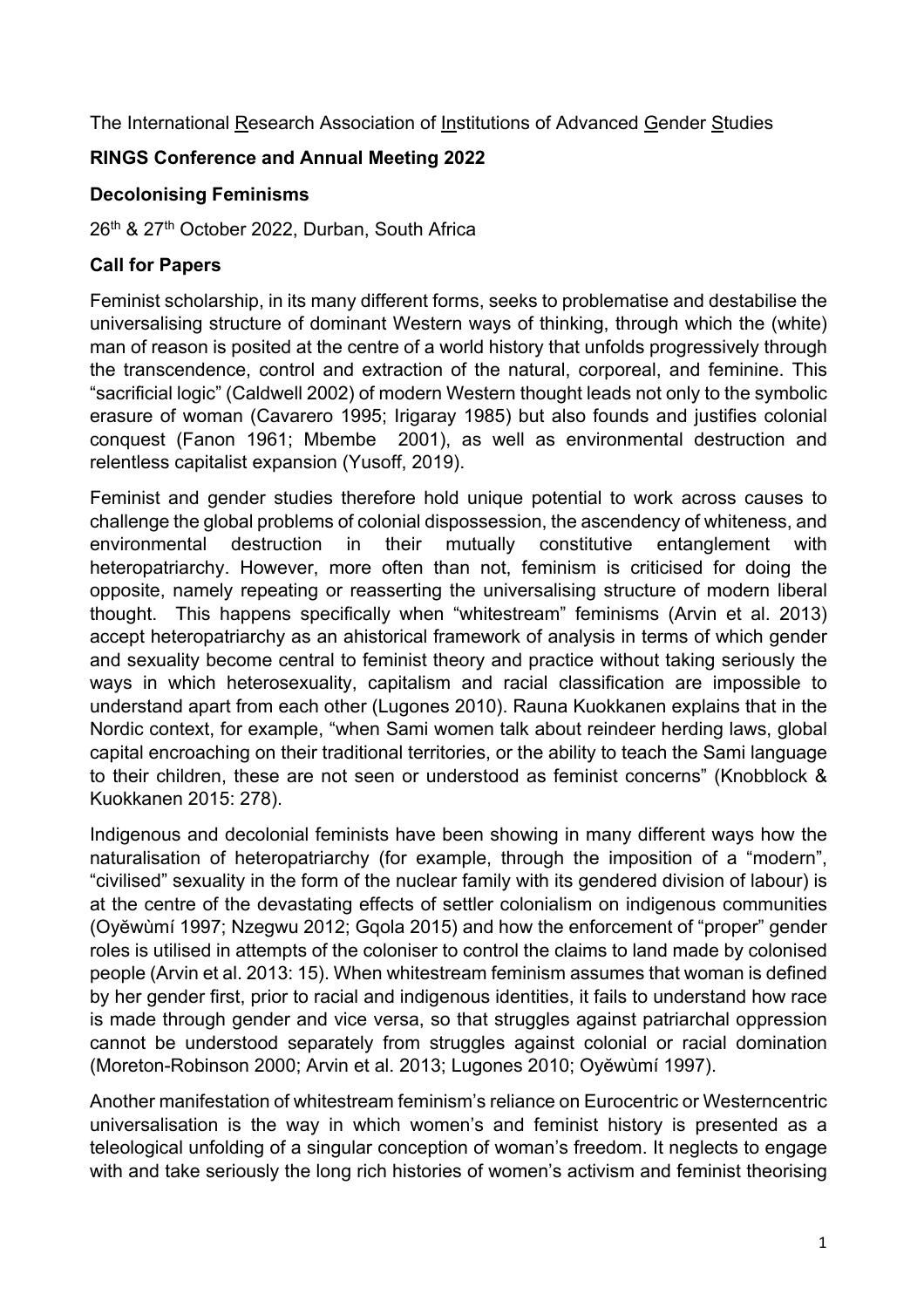taking place outside of the dominant renderings of "Western" history, and often as part of struggles against racial oppression and environmental devastation in the face of Empire (Lukose 2018: 42; Arvin et al. 2013). In this way, whitestream feminist and gender studies repeat the centring of the white subject, the naturalisation of settler colonialism and the maintenance of the gender script that infuses colonial race technologies.

For this conference we invite contributions engaging with the project of decolonising feminist scholarship and activism, not merely in symbolic and metaphorical ways, but with a commitment to material, structural change in the world. Such contributions could explore any of the following topics (but need not be limited to them):

- Shifts away from the multiple imperial contexts and colonial models of knowledge extraction in our feminist scholarship
- The forces through which Indigenous women and Native feminist theories have been invisibilised within whitestream women's studies
- Challenging white dominated research and pedagogical models
- Unmasking and dismantling epistemic privilege attached to geopolitical positioning
- The "denaturalisation of the national" (Lukose 2018: 44) as a site of feminist theory and practice
- Exposing the persistent structures of settler colonisation and its effects on Indigenous peoples and others
- Developing and incorporating multilingualism into our research as a way of undermining the hegemony of English as colonial imposition
- Forging feminist alliances in which issues of race and land are not erased for the sake of solidarity
- The complicity of feminist scholarship in the maintenance and invisibilisation of colonial structures and the dispossession of Indigenous people

Formats other than presentations, particularly more interactive formats (such as panels, roundtables or more experimental modalities) are welcome.

The keynote lecture will be presented by Dr Danai Mupotsa who is a lecturer in African Literature at the University of the Witwatersrand (South Africa). Her research is oriented towards reading everyday intimacies with a commitment to feminist, queer, antiracist political and pedagogical praxis. In 2018, she published her first collection of poetry titled *Feeling and Ugly* (Impepho Press).

This call is directed to RINGS members, but non-members can also submit abstracts. However, member organisations are encouraged to invite others towards extending membership, with particular emphasis on strengthening the participation of those from countries in the Global South. RINGS, the International Research Association of Institutions of Advanced Gender Studies (ringsgender.org), is a global association of centres of advanced gender studies. The participating centres span Africa, Asia, Australia, Europe and the Americas. Five RINGS assembly meetings and conferences have been held since the inauguration of RINGS in October 2014 at Örebro University: Prague (2015), Cape Town (2016), Reykjavik (2017), Lisbon (2018) and Tallinn (2019). The sixth RINGS annual meeting and conference will be hosted by the University of KwaZulu-Natal in Durban, South Africa.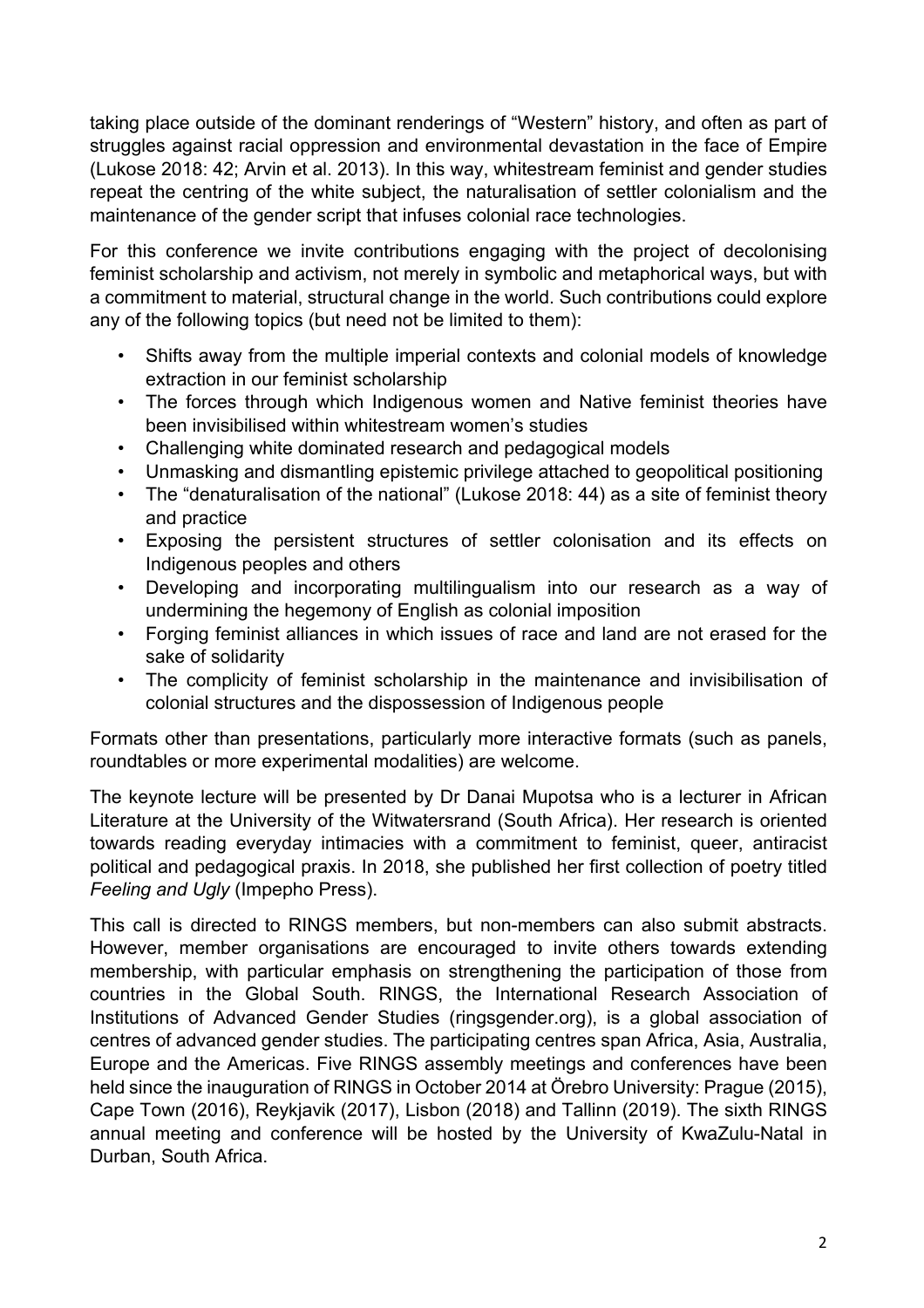### **Practical information**

### **Host organisation:** University of KwaZulu-Natal

**Venue**: Southern Sun Elangeni & Maharani Hotel, 63 Snell Parade, Durban, 4001, KwaZulu-Natal

**Registration fee**: A minimum of 100 euros or R1700 per individual attendee/participant variable by location. The fee will support RINGS solidarity fund. Members from lower income countries can apply for funding from the solidarity fund to offset participation costs. Assistance from the solidarity fund is subject to sufficient availability of funds. Please contact Beth Gum bethanygracegum@gmail.com for possible assistance.

**Accommodation and travel**: Accommodation and travel costs are to be covered by the participants. The hosts will suggest accommodation options and arrange reduced prices.

#### **Deadlines and important dates:**

- Abstracts of a maximum of 350 words are to be submitted by  $14<sup>th</sup>$  June 2022 to Beth Gum at bethanygracegum@gmail.com, with the subject line "RINGS abstract". Please also indicate at the end of your abstract whether you will be attending the conference in person or virtually.
- Acceptance notifications will be issued by 14<sup>th</sup> August 2022.
- Conference registration will open on  $17<sup>th</sup>$  August 2022.

#### **Contact for inquiries:** Beth Gum (bethanygracegum@gmail.com)

#### **Conference Committee**

#### **Local organising committee:**

- Deevia Bhana, Professor, University of KwaZulu-Natal
- Floretta Boonzaier, Professor, University of Cape Town
- Beth Gum, RINGS Associate
- Amanda Gouws, Professor, Stellenbosch University
- Tamara Shefer, Professor, University of Western Cape
- Chenay Singh, Research Assistant

#### **International advisory committee:**

- Deevia Bhana, Professor, University of KwaZulu-Natal
- Amanda Gouws, Professor, Stellenbosch University
- Floretta Boonzaaier, Professor, University of Cape Town
- Jeff Hearn, Professor Emeritus, Hanken School of Economics
- Tamara Shefer, Professor of Women and Gender Studies, University of the Western Cape
- Annette von Alemann, Professor of Social Inequality and Gender Studies, University of Duisburg-Essen and Paderborn University